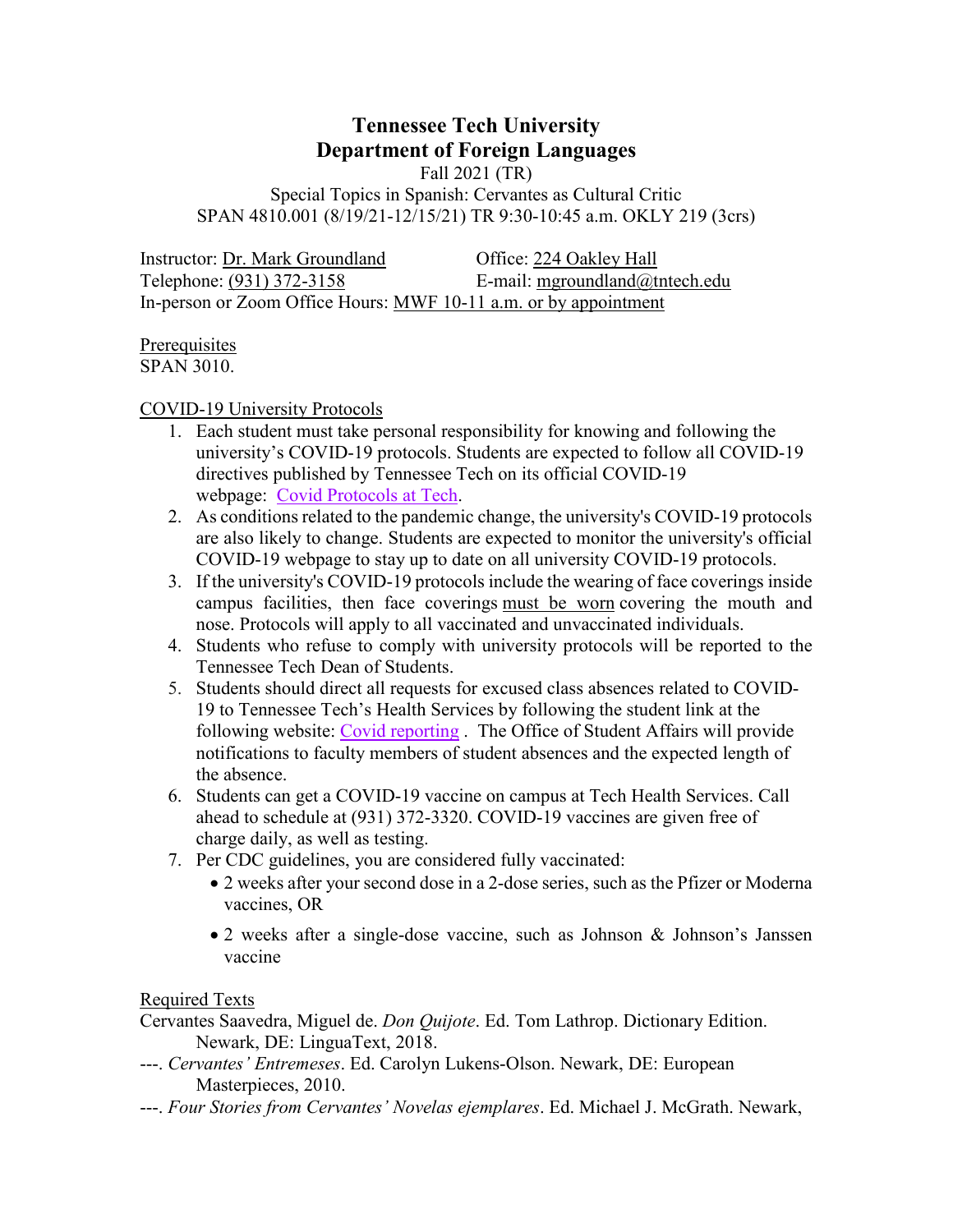DE: European Masterpieces, 2008.

---. *Novelas ejemplares, II*. Ed. Frances Luttikhuizen. Newark, DE: European Masterpieces, 2011.

## Course description

SPAN 4810 Special Topics. (Lec. 3. Credit 3.), "Special topics in Spanish language, culture and literature." In this course students will read a selection of Cervantes' literary works, think critically about how he viewed his society, and compare it to what is happening around us today.

# Student learning outcomes

Upon completion of this course, students will have learned

- to appreciate the literary and creative genius of Cervantes; [Communication: Interpretive (Listen, Read/View)]
- the socio-historic context in which *El Quijote* was written; [Communication: Interpretive (Listen, Read/View)]
- the literary and cultural terms necessary to analyze *El Quijote*; [Communication: Interpretive (Listen, Read/View)]
- to improve reading, writing, speaking, and listening in Spanish; [Communication: Interpersonal (Speak, Write, Listen)] [Communication: Presentational (Speak, Write, Listen)] [Communication: Interpretive (Listen, Read/View)]
- how to analyze an advanced literary work in preparation for future graduate study; [Communication: Interpretive (Listen, Read/View)] [Cultures (Relating Cultural Products to Perspectives)]
- the important role literature plays in the recording and preservation of the human condition.

[Cultures (Relating Cultural Products to Perspectives)] [Comparisons: Cultural Comparisons (Investigate, Explain, Reflect)]

# Methodology

To optimize student learning, the course is taught using a variety of methods, including but not limited to lecture, discussion, group work, artistic interpretation, debate, etc. While some lecture is needed to provide background, the goal of the course is to broaden our students' analytical abilities. Hence, the course aims to be as student centered as possible.

# Evaluation

|             |          |            |            | The following grade criteria will be used to determine the final grades for this course: |  |
|-------------|----------|------------|------------|------------------------------------------------------------------------------------------|--|
| $A: 90-100$ | B: 80-89 | $C: 70-79$ | D: $60-69$ | F: 59 and below                                                                          |  |

GRADING BREAKDOWN: The course grade will be determined as follows:

(2) Exams =  $50\%$  Homework / Quizzes =  $9\%$ 

| (2) Participation = $16\%$ | Research project = $25\%$ |
|----------------------------|---------------------------|
|----------------------------|---------------------------|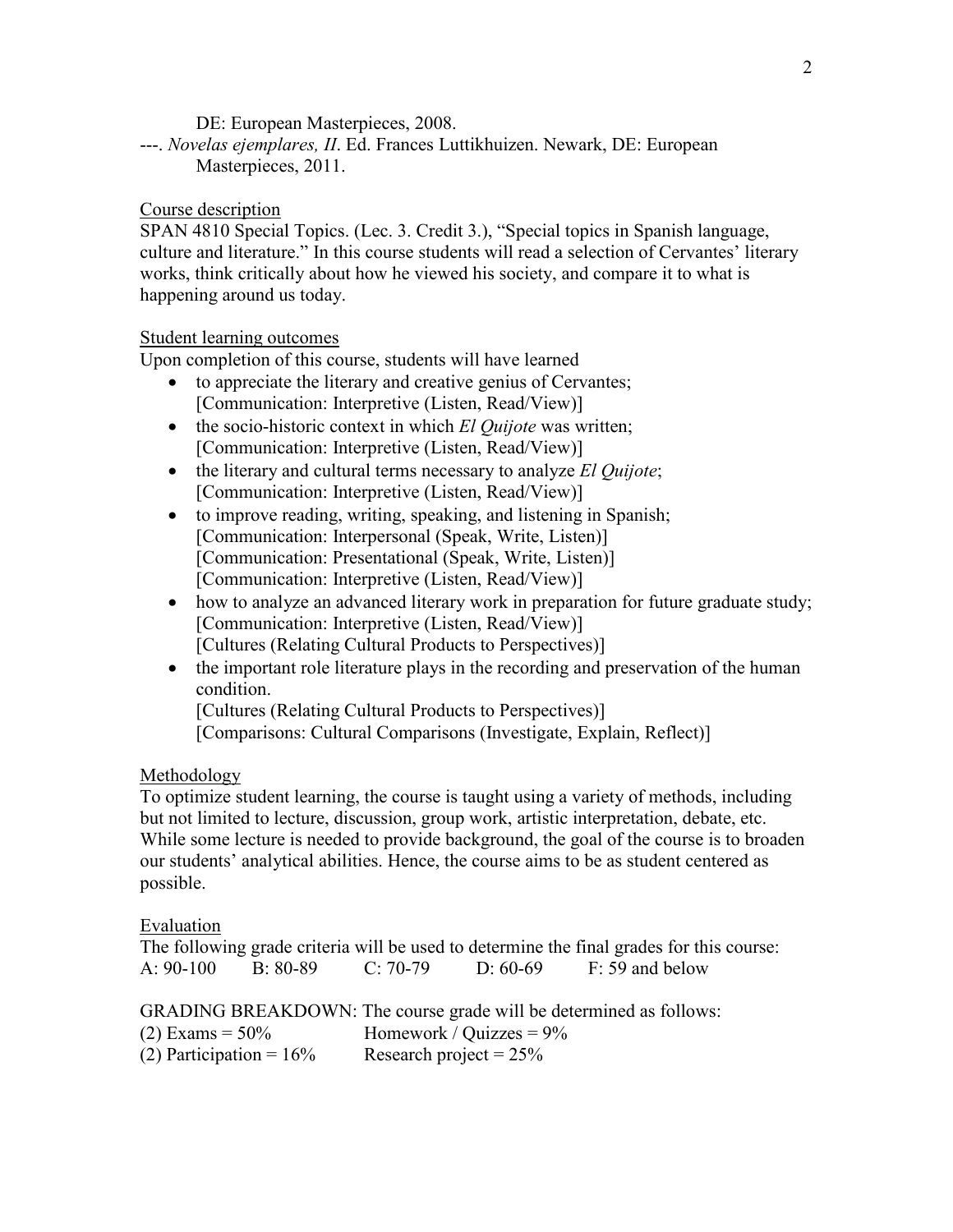#### Exams

The exams will be given on the dates and cover the literature as stated in the course calendar.

### Participation

There are two participation grades and are given to the students on their graded exams. Participation in class needs to be active and consistent. The professor evaluates the participation of students in class on a daily basis. Unexcused absences strongly affect the participation grade.

### Homework / Quizzes

Pop quizzes ensure that students are keeping up with their daily reading. Any homework grades will be assigned in class.

### Research project

Students will compare an aspect from a Cervantine literary work episode to today's society or something from their own personal experience. See the attached explanation sheet and the due dates in the course calendar. Five points will be deducted for each day the assignment is late.

### Student Academic Misconduct Policy

Maintaining high standards of academic integrity in every class at Tennessee Tech is critical to the reputation of Tennessee Tech, its students, alumni, and the employers of Tennessee Tech graduates. The student academic misconduct policy describes the definitions of academic misconduct and policies and procedures for addressing academic misconduct at Tennessee Tech. For details, view Tennessee Tech's policy 217 – [Academic dishonesty policy](https://tntech.policytech.com/dotNet/documents/?docid=701)

## Expectations

Advanced Spanish courses always imply that students must take on responsibility. In these courses students must

- Attend all of the classes:
- Prepare the readings BEFORE class;
- Participate actively in classroom discussions;
- Turn in all assignments on time:
- Be respectful in class.

#### Student Engagement

Attendance is necessary and expected. Students actually learn by just absorbing the Spanish heard in class. Hence, unexcused absences will severely affect the day's participation grade.

An excused absence is one that occurs due to illness, injury, or death in the student's immediate family. The student must verify these circumstances with official letters as soon as they return to class. No excuses will be accepted one week after the circumstance occurred.